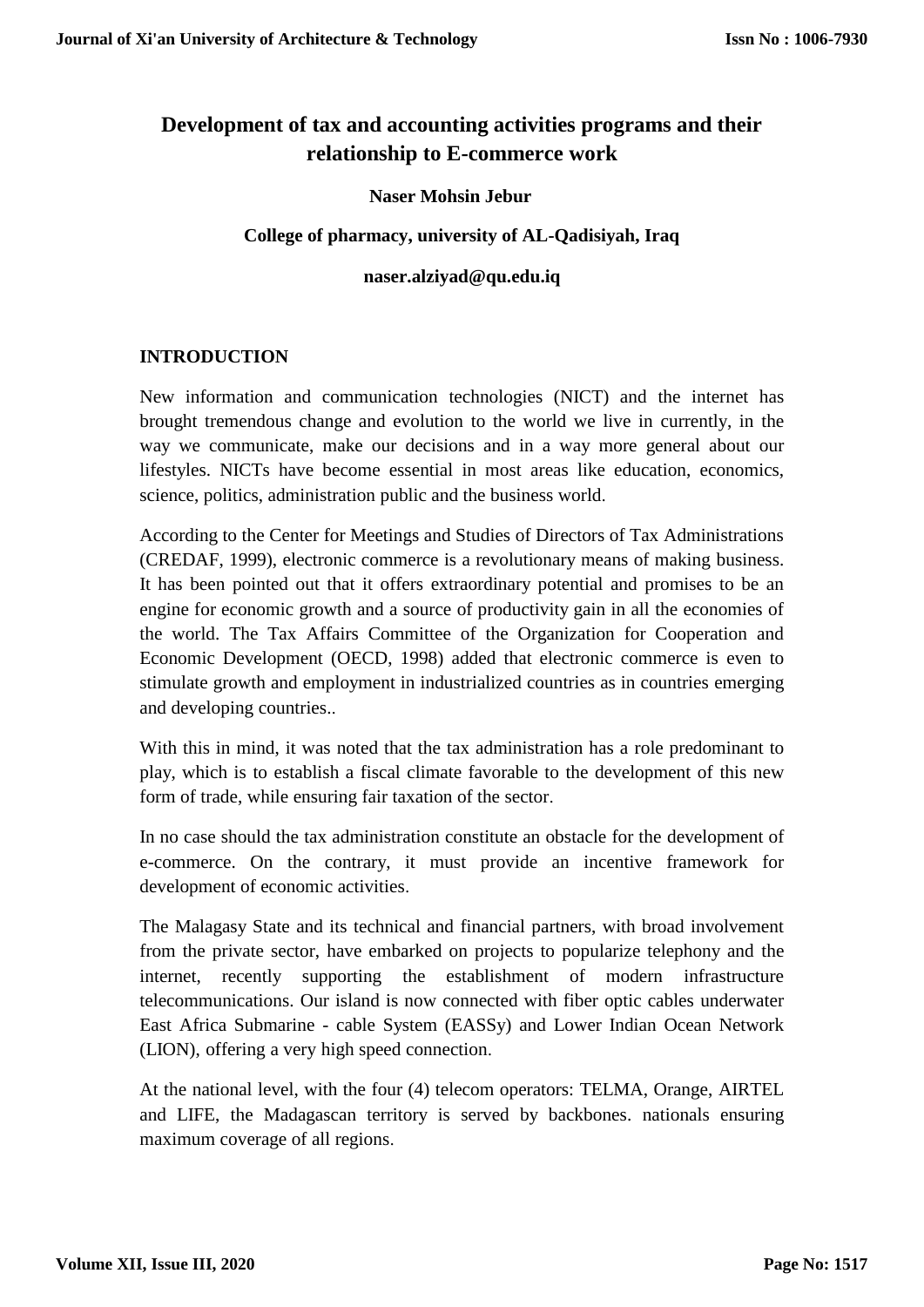In Madagascar, the persistence of the political and economic crisis and the absence of a clear legal framework governing the electronic commerce sector did not prevent economic operators to develop and innovate their service offer, in order to better meet the needs of customers and market demand.

In recent years, it has been noted the creation of new companies that make of electronic commerce, which specialize in areas of sales and purchases online and etourism, telemarketing, remote secretarial, computer engineering (SSII) and in outsourcing (BPO3).

For reference, in 2012, according to our own surveys carried out with the DGI and the Internet searches, we identified 32 merchant sites, 45 companies in IT services companies, and call centers. Many of these ICT companies, however, appear to operate clandestinely in Madagascar.

Unfortunately, the Malagasy public administration in general is behind schedule the use and appropriation of NICTs, and lack of mastery of this sector. In particular, at present, the control of these companies at least partially escapes the tax administration given the absence of a specific legal framework.

A tax system adapted to the characteristics of this type of trade has not yet been developed. Added to this is the difficulty of identifying and locating these companies, which are more or less virtual, and above all the complexity of their operations constituting an obstacle major to conduct an effective tax audit. Therefore, there is a risk that these activities are the source of fraud and / or tax evasion, which would consequence of generating tax revenue losses for the state.

Economically, the absence of taxation of electronic commerce could distort the market by disadvantaging traditional paying companies their taxes and are subject to systematic tax audit.

It is therefore important for the Directorate General of Taxes (DGI) to assess the challenges of electronic commerce on our socio-political and economic environment, and to consider setting up an efficient system for taxing this new sector.

The overall objective of this study is to contribute to broadening the tax base to through the taxation of electronic commerce which would be an important tax source in the future. More specifically, our goal is to give a predictive assessment of economic issues and tax implications created by electronic commerce and then to seek means to carry out an optimal taxation of this sector.

The main question asked concerns the procedures for setting up a effective taxation of electronic commerce in Madagascar. Among other words, how adapt the Malagasy tax system in the face of the challenges and changes brought about by NICTs.

In our approach, we posed as a starting hypothesis that we must tax e-commerce in the same way as traditional commerce.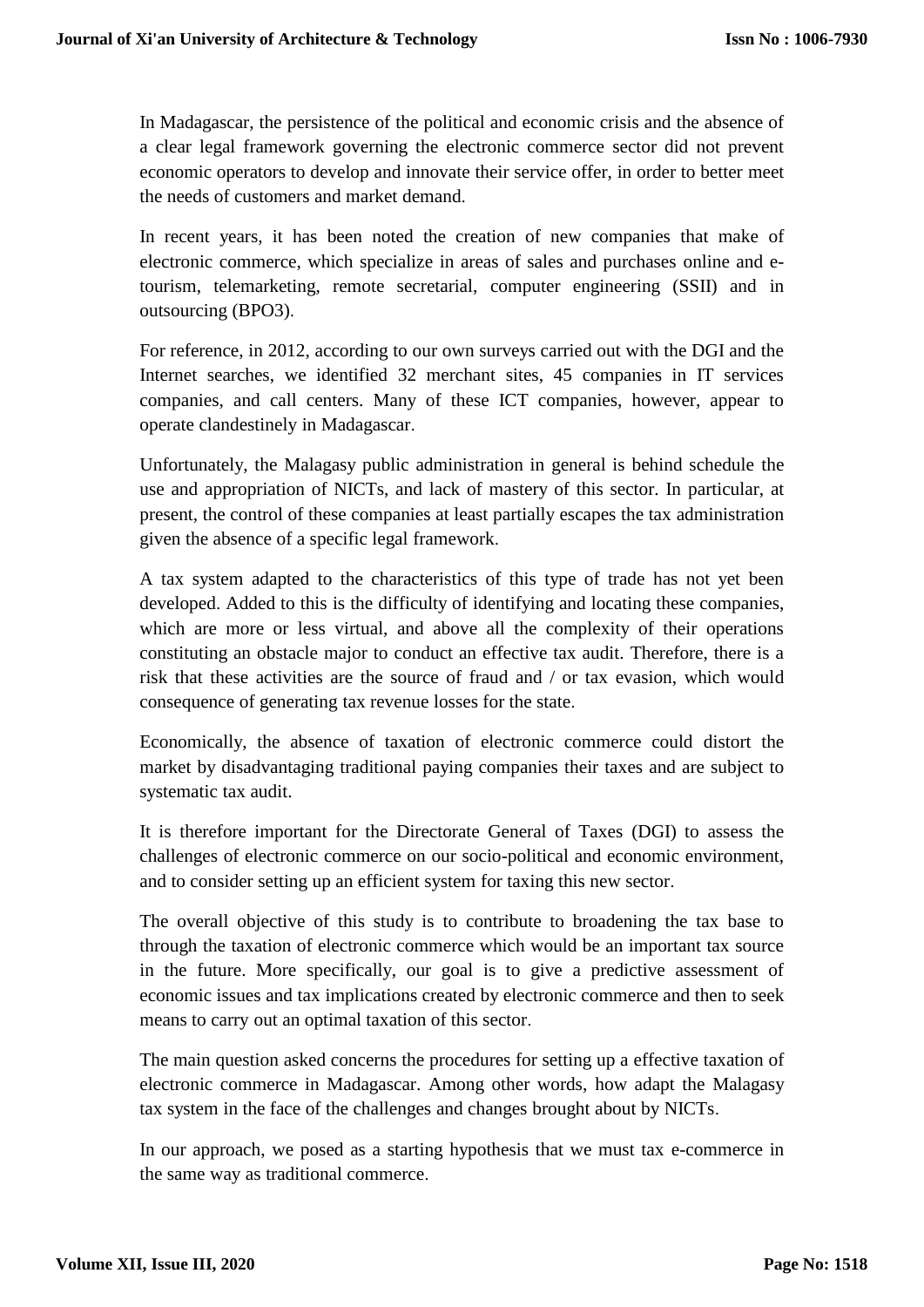The field of study of this thesis work will relate to the field of commerce electronics in general and its taxation. So, we will not deal with its impact economic for Madagascar. For the preparation of this study, the standard methods recommended in terms of scientific work have been adopted: analysis of legal texts, scientific works, statistics; carrying out an inventory, a diagnosis of sector and its environment at global and local level; carrying out surveys and polls on the ground ; and a review of international practices in the area of ecommerce taxation.

In order to understand and master our field of study, we consulted various books and academic journals dealing with the taxation of electronic commerce. Also, a review of the legal texts and directives planned at the level has been undertaken. national and international with a direct or indirect link with electronic commerce. Internationally, we have consulted the various directives and resolutions established by various international organizations or bodies. Among these organizations may include: the European Union (EU), the Organization for Cooperation and Development Economic (OECD), International Telecommunication Union (ITU), Organization World Trade (WTO), United Nations Economic Commission for Africa (UNECA), the United Nations Commission for Trade Development International (UNCITRAL), the meeting and study center for leaders of tax authorities (CREDAF).

Throughout our study, we conducted surveys and polls with national and international experts, tax specialists, tax inspectors, officials from different ministerial departments, and the general public. And this, in order to better understand reality, see trends, and collect the views and aspirations of key players in the sector.

This work of memory will be divided into three (03) main parts. Initially time, we will proceed to a general framing of electronic commerce and taxation related, which framing will be completed by an inventory of the NICT and ecommerce sector in Madagascar.

In a second step, we will define the challenges of trade taxation electronic for the Malagasy tax administration by relying in particular on a diagnostic analysis of ecommerce. Finally, we will propose measures to promotion of electronic commerce in Madagascar integrating in the perspectives a possible taxation of this sector.

# **1.1 GENERAL ABOUT TRADE**

### **1.1.2 ELECTRONICS AND ITS TAXATION**

Across the world, e-commerce is enjoying great success in many sectors: tourism, IT and the sale of cultural goods. Above all, it is essential to understand this domain well, to master it and to distinguish its peculiarities compared to traditional trade before proceeding to its taxation proper.

This first part will revolve around the following 3 axes: first, the presentation general in the field of electronic commerce; then the rules of tax law in the electronic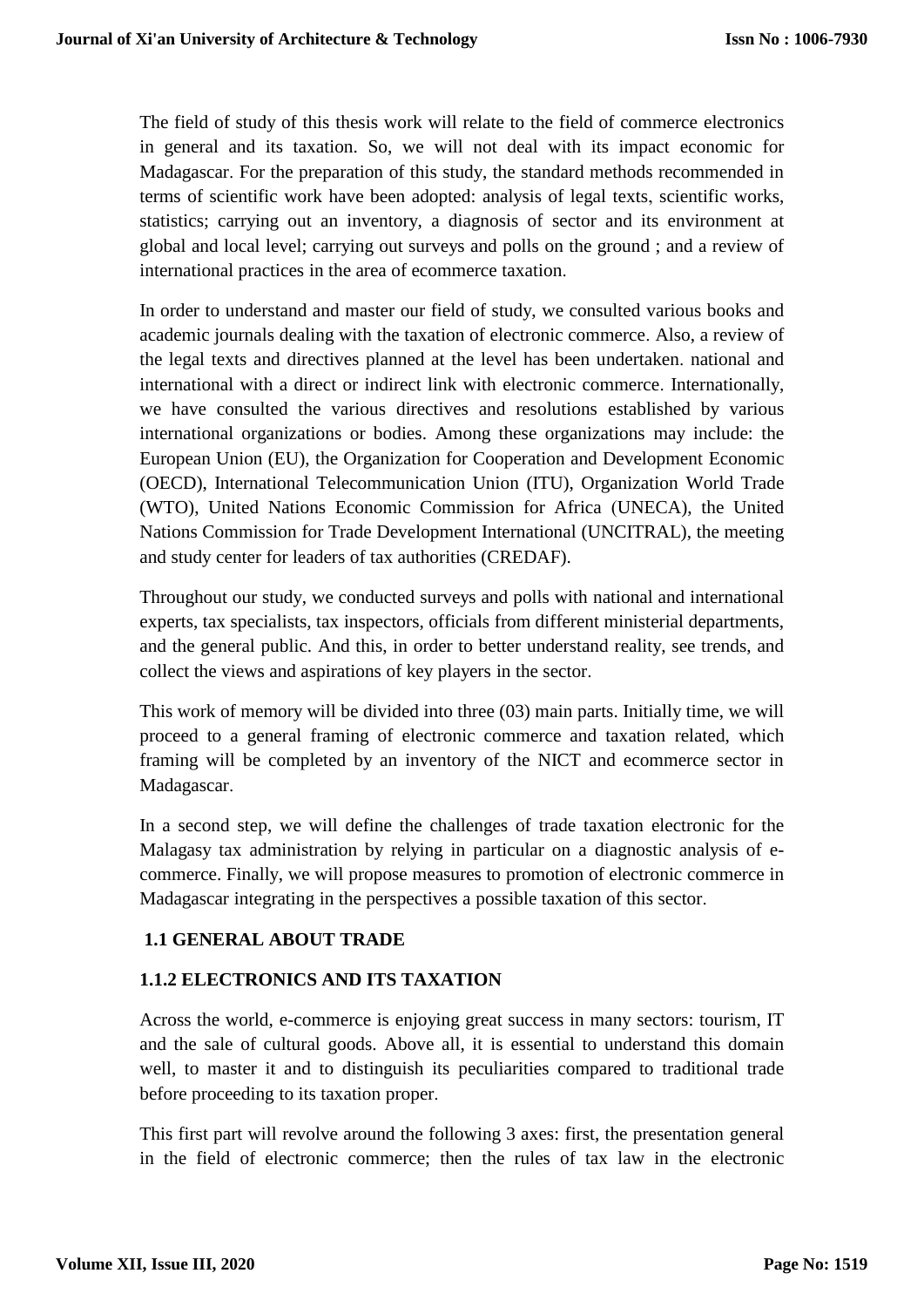commerce sector; finally, an inventory of this emerging sector in Madagascar, putting its developments into perspective.

# 1.1.3 UNDERSTANDING ELECTRONIC COMMERCE

Since e-commerce is a new area, the right understanding of it is of beneficial benefit not only for the users but also for state agents. This chapter will be devoted to the technical definition of e-commerce, its history and its mechanism, which constitute prerequisites necessary to easily understand its mode of operation, its place in world trade; which is essential to understand its tax aspects.

### 1.2 Some definitions

At present, there is no consistent and unique definition of trade electronic. Each state or agency has adopted its own definition, which was dictated by relation to each system and in consideration of the economic interests of each.

It follows that the choice of this definition can have many implications for both practical, legal and fiscal plans. In general, we can distinguish two main types of definition of e-commerce:

# **1.3 Restricted and extensive definition.**

# **1.3.1 Restricted definitions**

For the Organization for Economic Cooperation and Development (OECD, 1997) electronic commerce means "all forms of commercial transactions, combining individuals and organizations, which rely on the processing and transmission of digitized data, including text, sound and image ". For the World Organization Commerce (WTO, 1998) e-commerce is "all of the activities of production, advertising, sales and distribution of products carried out through telecommunications networks.

In the free encyclopedia Wikipedia (2011) e-commerce is synonymous with sales online, which refers to the exchange of goods and services between two entities on networks IT, especially Internet.

.After seeing the restricted definitions, let's see the extensive definitions of this concept.

### **2.3 Extensive definitions**

The American Congress (1998) understands by electronic commerce: "all transactions conducted on the Internet or through Internet access, including purchase, rental, license, offer or goods, services or information and the provision of internet access this institution.

Stressed that the crucial element that distinguishes between traditional trade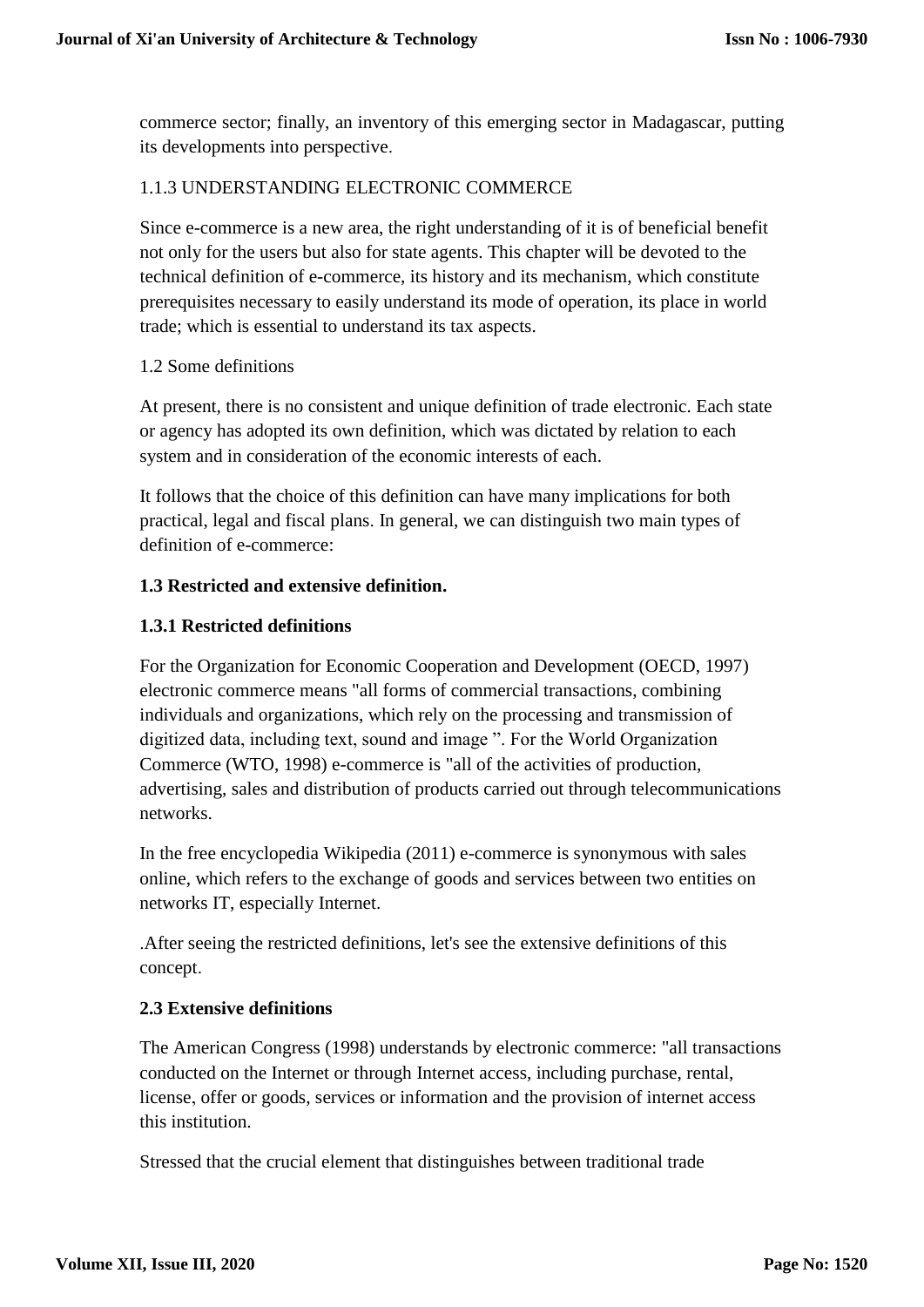and e-commerce is "the commitment to sell goods and services online". in other words, any business done online should be treated as electronic transaction even if the completion of the market requires physical delivery at title

As an example, buying a book from an online store is considered a electronic transaction although the work is delivered through postal services. According to the European Commission, e-commerce encompasses multiple activities a miscellaneous: goods and services, online delivery of digital information, transfers electronic funds, electronic stock exchange activities, electronic bill of lading, commercial auctions, public procurement, direct sales to consumers and after sales services.

The Center for Meetings and Studies of Directors of Tax Administrations (CREDAF, 1999) adds that electronic commerce is broader than the simple purchase of products and services electronically, it encompasses the whole range of activities carried out electronically. It designates exchanges between companies,

exchanges between businesses and consumers and the provision of public services carried out by using ultra-modern information and telecommunications technologies, such as telephones, fax machine, ATM, credit and debit cards, teleshopping and private and protected computer networks for the purposes of our study, generally speaking, we will mean by trade electronic, any commercial operation using the Internet as media and allowing to acquire or sell, through electronic communication systems,

including the internet system, goods and services. E-commerce can take many forms and affect various areas activities: from business to consumer (from the acronym in English B2C: Business to Consumer); from business to business (B2B: Business to Business); from business to state B2G: Business to Government); from consumer to consumer (C2C: Consumer to Consumer).

### **2.3.1 Historical evolution of electronic commerce**

Towards the XXth century electronic commerce developed in a way spectacular around the world, a phenomenon accompanied by the rapid advance of new technologies.

So understanding e-commerce inevitably brings us back to looking at its history and its place in world trade as well as initiatives of the authorities international on this.

### Paragraph 1: History

The concept of e-commerce was born at the time of the first transactions made by electronic means. The precursor of e-commerce is Data Exchange Computerized (EDI) which allowed in the 60s to make document transfers between two companies. The EDI tool is presented on page 12 of this brief.

In 1978, in the United States, electronic funds transfer was created to allow banks to optimize the digital transmission of payment orders. In 1979 Michael Aldrich created the online sales system to allow transaction procedures between consumers and businesses or between two companies, using a phone as a means of recording the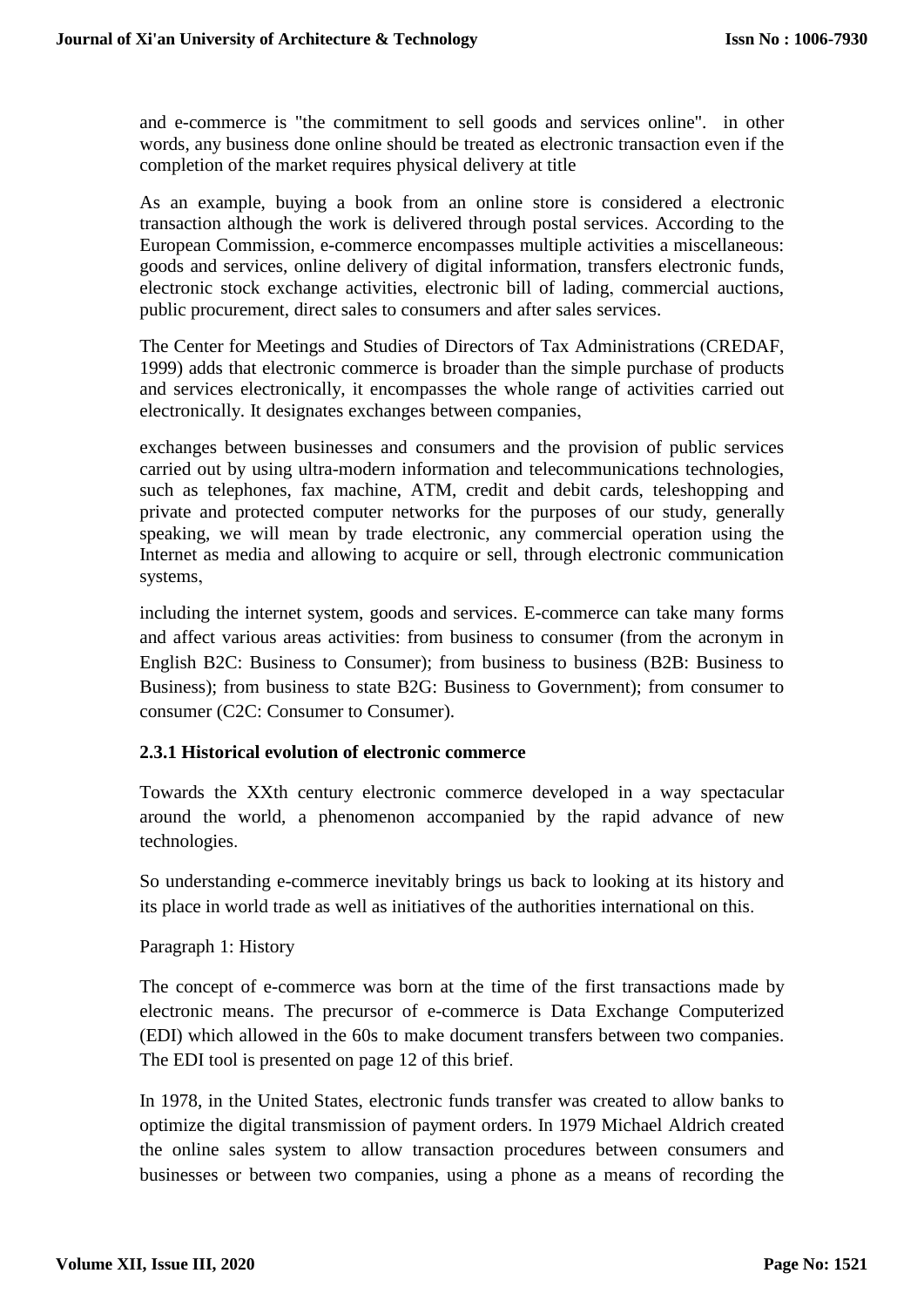transaction on a computer. However, until 1991 electronic commerce has been banned in the United States.

In France, the origins of e-commerce date back to the 1980s with the appearance of The arrival of the Internet then took an .business to consumer transactions by minitel important place in the field of electronic transactions, pushing back the use of EDI causing its almost disappearanceIn the United Kingdom, in 1981, CityBank was among the first institutions. financial who provided the electronic banking system to make business-to-business transactions. . By way of illustration, the first grocery store on the internet has born in 1989 with the Peapod.com site which sold vegetables, .crisps, etc.

# Paragraph 2: Some statistics

Globally, electronic commerce accounts for a significant share of the economy, especially in developed countries. The following table and illustrate the volume of trade by region .

| Country              | $\%$ ) Percentage | Amount (in billion USD) |
|----------------------|-------------------|-------------------------|
| <b>United States</b> | 29,00%            | 166,03                  |
| Europe               | 34,10%            | 195,22                  |
| Asia Pacific         | 27,20%            | 155,72                  |
| Rest of the world    | 9,70%             | 55,53                   |
| Total                | 100%              | 572,50                  |

#### **Table 1: World statistics on electronic commerce by region**

**Source: Nuwave Marketing Group, 2011**

According to this figure, Europe is the first consumer of e-commerce product with a market share of 34.1% for an amount of 195.2 billion dollars, then the States United, 29% for 166.03 billion dollars. Africa and the rest of the world are on the bottom row, achieving an amount of 55.53 billion dollar. In fact, these shifts are especially due to the importance of the digital divide between developed and developing countries developing. The African continent has a technological penetration rate 11 %low, while this rate reaches 58.3% in Europe and 78% in North America. In France, Association de l'Economie Numérique (ACSEL) believes that transactions between businesses and individuals (B2C) reached 20 billion euros in 2008 ,this amount reached 25 billion euros if we include banking services and online financial securities trading. For France, electronic commerce represents less than 5% of total retail trade. According to the Federation of E-commerce and Sales Distance (FEVAD) almost 7 out of 10 Internet users ordered online in 2008.

According to the US Department of Commerce (US Census Bureau), B2C comes a long way behind B2B, in value: B2B represents more than 90% of electronic commerce. Through elsewhere, in 2008, B2C (online retail) only represented 3.5% of the American retail business.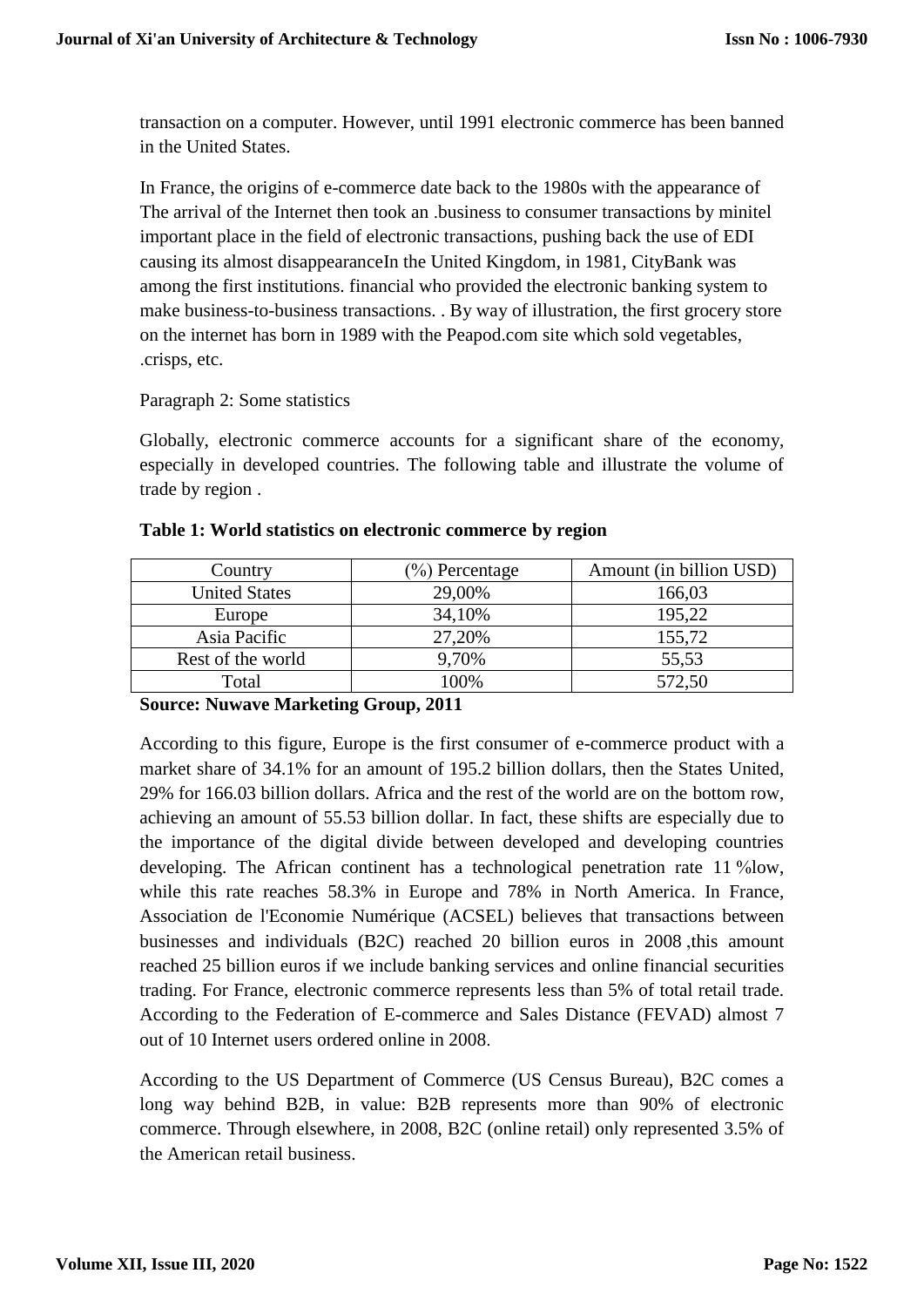| <b>Region</b>                 | population          | <b>User</b><br><b>Internet</b>  | <b>User</b><br><b>Internet</b> | <b>Penetration</b> | <b>Evolution</b> |                      |
|-------------------------------|---------------------|---------------------------------|--------------------------------|--------------------|------------------|----------------------|
|                               | %2011<br>(estimate) | <b>December</b><br>31st<br>2000 | last<br>statistical            | (%Population)      | 2000-<br>2011    | <b>User</b><br>2011% |
| <b>Africa</b>                 | 1,037,525,058       | 4,515,400                       | 118,600,620                    | 12.40%             | 2627.40%         | 4.70%                |
| Asia                          | 3,879,741,877       | 114,305,000                     | 922,320,554                    | 24.80%             | 707.90%          | 45.00%               |
| <b>Europe</b>                 | 816,426,346         | 105,096,093                     | 476,213,935                    | 59.30%             | 355.10%          | 23.70%               |
| <b>Middle</b><br>East         | 216,258,843         | 3,284,800                       | 68,553,666                     | 32.70%             | 1988.00%         | 5.30%                |
| America                       | 347,394,870         | 108,096,800                     | 272,066,000                    | 79.30%             | 152.70%          | 14.00%               |
| <b>North</b>                  | 597,283,165         | 18,068,919                      | 215,939,400                    | 37.20%             | 1038.40%         | 11.30%               |
| Oceania<br>Australia          | 36,426,995          | 7,621,480                       | 21,294,830                     | 61.10%             | 174.40%          | 2.00%                |
| <b>TOTAL</b><br><b>GLOBAL</b> | 6,931,055,154       | 361,985,492                     | 2,097,006,005                  | 31.20%             | 483.40%          | 100.00%              |

### **Table 2: World population and evolution of internet users (2000-2011)**

**Source: Miniwatts Marketing Group, 2011**

Through these statistics, we can notice that the African continent is the lagging behind in Internet use, with an average penetration rate of 11.4 %However, between 2000 and 2011, it partially caught up with other countries with a record development of 2,527.40%. This was possible thanks to the firm will of the States Africans to bridge the digital divide, supported by international institutions: as the United Nations agency, the International Telecommunications Union (ITU), in the framework of the international initiative - "connect Africa before 2012."

Paragraph 3: International initiatives within the framework of trade electronic Many countries and organizations have created dating platforms, conferences, forums and working groups to discuss issues and frameworks regulations of electronic commerce.

One of the most active players in international trade is the Organization World Trade. In 1998, it took two initiatives in particular: the adoption of a temporary moratorium aimed at to exempt all online transactions from customs duties and the creation of the program working for e-commerce. Within the WTO, the issue of Categorization of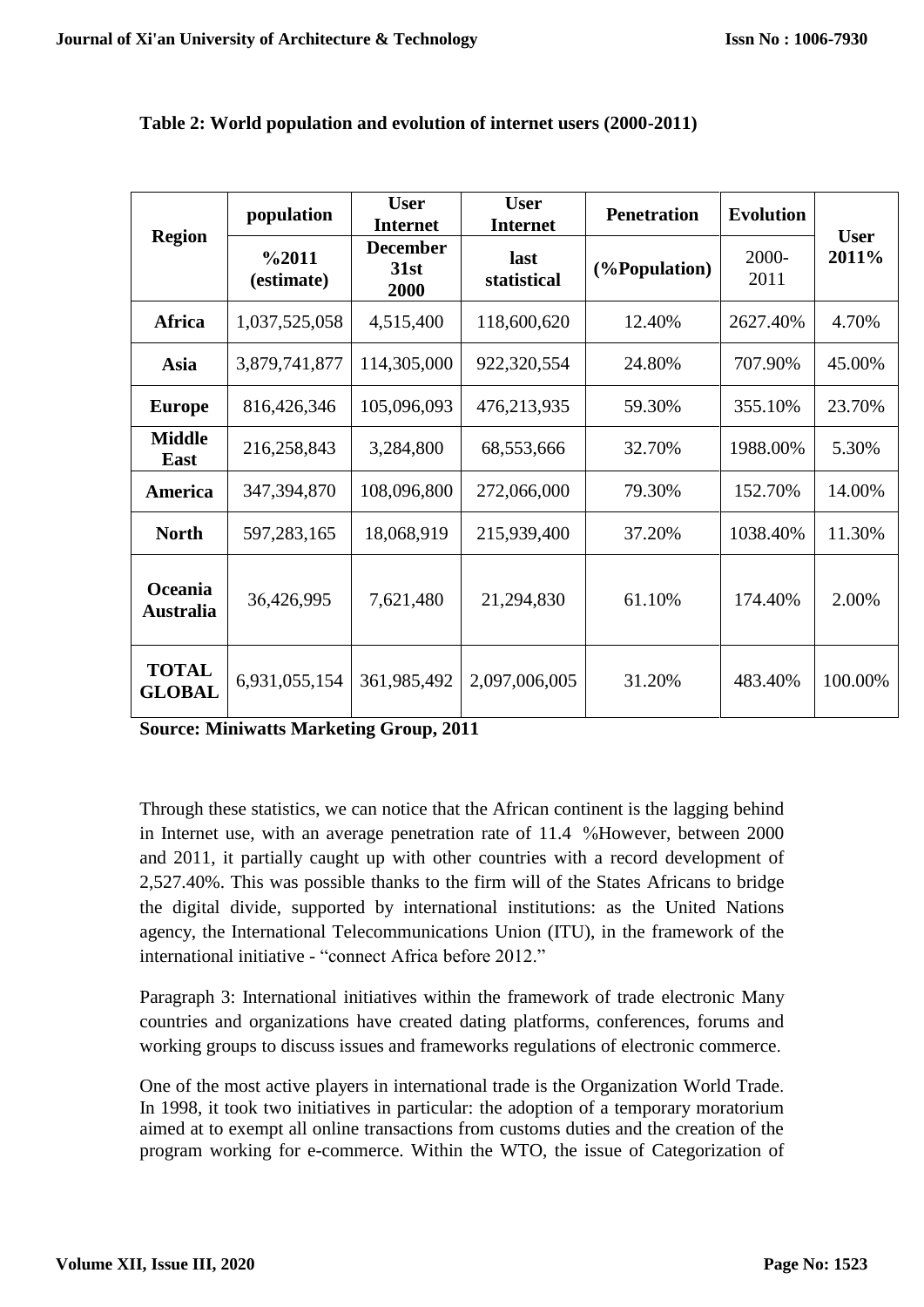electronic transactions has been discussed many times. The question is to whether electronic transactions should be considered as services10 or

like goods 11. For example, the classification of music a merchandise or service changes depending on whether the music is provided on a CD-ROM (a commodity) or through the internet (a service)? And can these transactions be subject to different tax and customs regulations depending on this classification?

In legal terms, in 1996, the United Nations Commission for International Trade Development (UNCITRAL) developed the Model Law on e-commerce. This law is transposed in many countries as a point of departure for the incorporation of electronic commerce into traditional commercial law.

The United Nations Center for Trade Facilitation and Trade electronics (UN / CEFAT) designed an initiative to develop online commerce at through the introduction of ebXML12. This new standard was to be the main standard for electronic document exchange, replacing the current EDI standard. For its part, the OECD has addressed the various aspects relating to electronic commerce,

including consumer rights protection and electronic signatures and particularly in the area of taxation. She released recommendations and directives in order to harmonize the measures and provisions taken by member countries, in this meaning. In March 2000, in Lisbon, the European Union (EU) initiated the "Dot Summit Com "concerning the elaboration of strategies for the development of electronic commerce in Europe. Corrective measures have been taken to try to protect public interests and social issues in promoting universal access, competition policy and restrictions in the distribution of harmful content. In addition, this body adopted the" directive on electronic commerce "as well as a series of other directives on the electronic signature, data protection and financial transactions electronic.

In the Asia Pacific region, Asia Pacific Economic Cooperation (APEC). APEC established the Electronic Commerce Steering Group to address questions around consumer protection, polluting13 and cybersecurity. Recently in 2010, this group developed an action plan on the institution of the dematerialization of procedures within the Asia Pacific region.

Through this section, it has been seen that electronic commerce is a subject that has attracted the attention of the majority of international organizations, each of them dealt with the political, social, legal, technical and fiscal aspects relating to trade electronic. The work of these institutions was aimed at ensuring security legal of electronic commerce through the creation of various laws and directives, to foster promoting it and making it an economic lever, gaining consumer confidence and create a framework to ensure its taxation.

Section 3: Operation and mechanism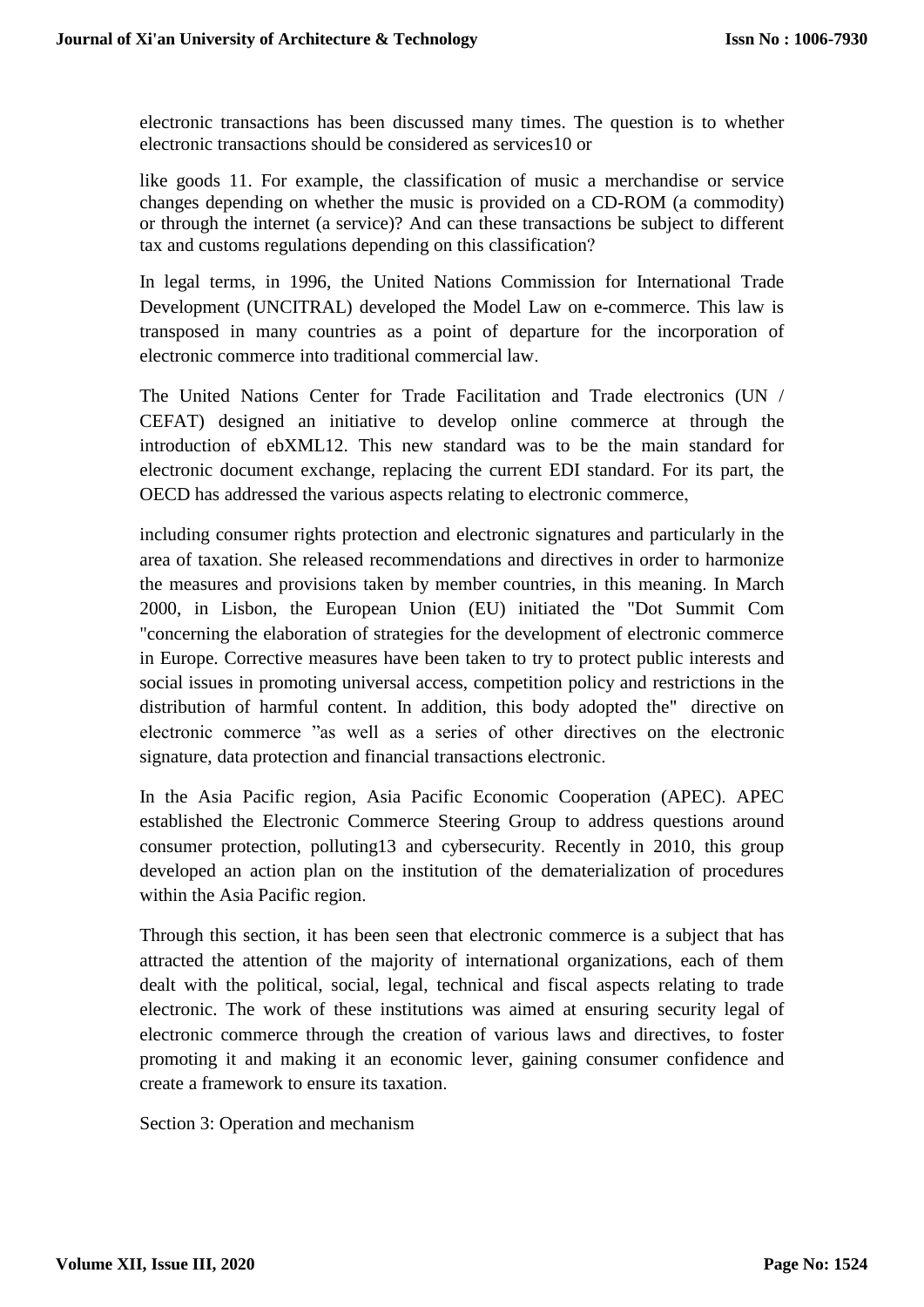After defining and recalling the historic moments of electronic commerce, the The following subsections will deal with the technical part and the descriptive processes related to its

# **3.1 methodology:.**

Paragraph 1: Instruments used in electronic commerce In electronic commerce six main instruments are used: the telephone, television, electronic data interchange, payment systems, money electronic, Internet and electronic signature.

# **3.1.1 Telephone:**

The telephone is the oldest instrument used in the business world. It's a versatile tool that allows you to advertise, negotiate, perform, among other things purchases or even or proceed to payment. However, it should be noted that its use for an operation is not enough to say that we are doing e-commerce. Currently, we are witnessing the emergence of a new form of electronic commerce which is mobile commerce or mcommerce. With technological convergence, with the telephone you can write, photograph, film, publish, communicate, play, download data, make purchases, perform financial transactions or access a service telephone or mobile banking .

# **3.1.2 Television:**

Television can be a vehicle for electronic commerce . Currently, various services are integrated with cable televisions: tele-shopping, purchase of music or video on demand, Internet access. Cable-TV has helped develop the advertising potential as well as offering many additional channels and many other interactive services .

# **3.1.3 Electronic Data Interchange (EDI):**

EDI is a major tool for electronic commerce. It allows two computers belonging to two different companies to exchange documents and information from automatically, for example to make calls for tenders, register orders or issue invoices. EDI was previously used only by large companies and their providers on a private network known as "wheeled", using its own infrastructure telecommunications with own standards. It offers better security compared the Internet EDI is also used by administrations, such as at customs French, through the use of a tele-procedure system to facilitate exchanges with partners and declaring customs, and facilitate the identification and routing of

### **3.1.4: Electronic money**

One of the electronic payment and money transfer systems is basic tools for ecommerce. Among the most used tools, we can mention automatic teller machines (ATMs), credit cards or debit, electronic money. The US Federal Reserve Office sets the currency electronic like "money circulating electronically". This money electronic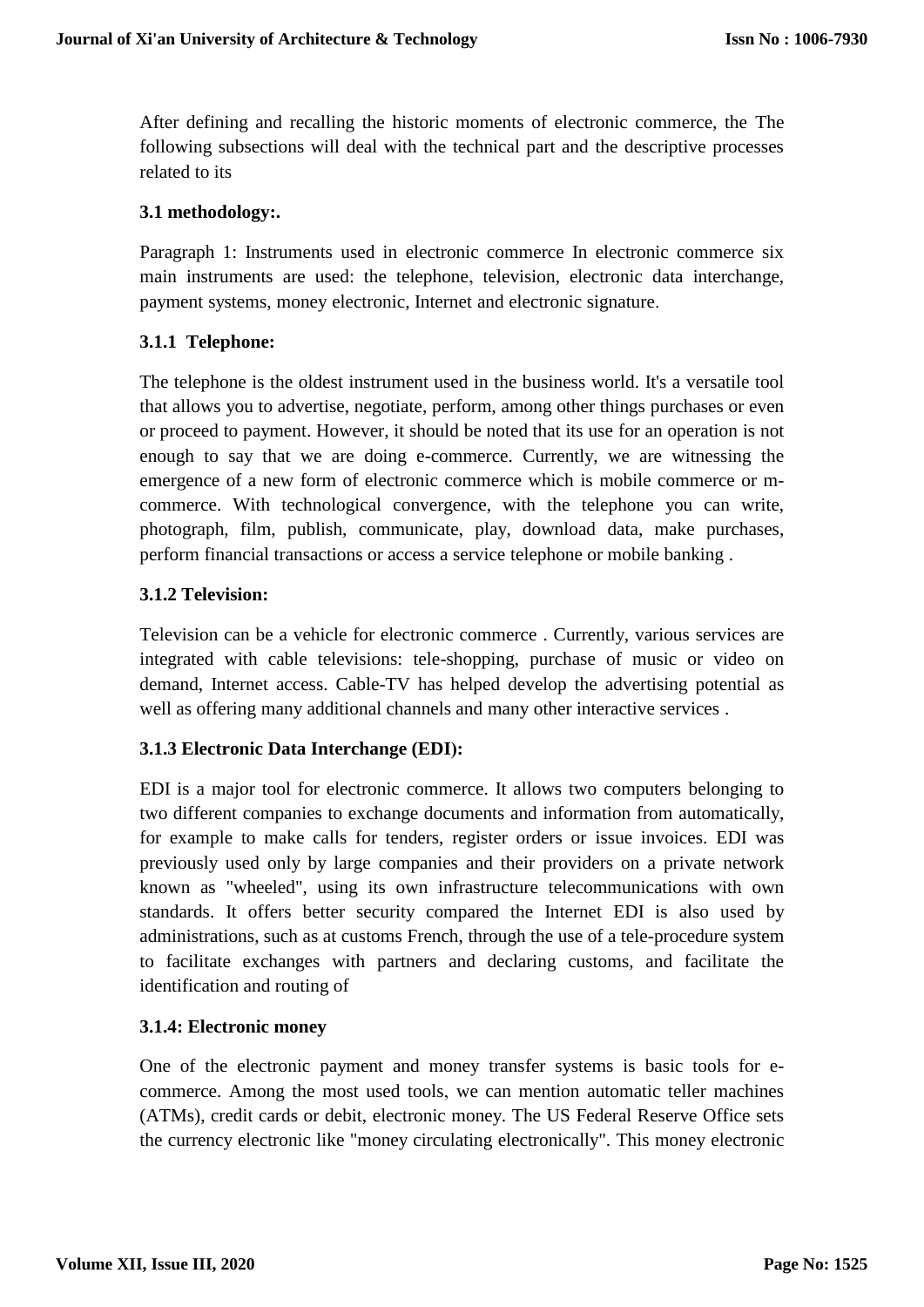circulation through cards issued by companies like Mondex15 VisaCash16 and Cybercash.

# **3.1.5 Internet:**

At the dawn of the 21st century, the internet is the ultimate tool for making ecommerce. Broadcast advertisements, place orders, establish a contract, making a payment is now possible using a single instrument: the internet. Recently, large distribution companies have attacked the use of social networks like facebook, which currently has 800 million users, for do e-commerce. The www.vincentabry.com site believes that F-commerce (facebook commerce) could be worth 30 billion dollars in 2015, or roughly 5% of volume of global electronic commerce. 3.1.6 Electronic signatures:

According to article 1316-4 of the French Civil Code, the electronic signature consists of the use of a reliable identification process guaranteeing its link with the act to which it is attached. Electronic signatures are a means of authenticating individuals on internalransactions.

Digital authentication is part of electronic commerce. She should facilitate electronic transactions concluded online. Thus, its purpose is to build customer trust in the internet. As an illustration, the French DGI already uses the electronic signature with it stele-declaration system. In Madagascar, on the DGI website, previously reserved for large companies, a tele-declaration space made it possible to send the tax declaration, to withdraw the forms, to collect the declaration and payment receipts, to see the tax situation but not yet online payment. A new measure has been taken in this sense obliging taxpayers managed at the level of the Regional Services of Companies (SRE) to make their declaration online.

Paragraph 2: The stages and processes in the electronic trade Whether in traditional commerce or electronic commerce, stages of a transaction are pretty much the same. However in e-commerce, a large part of these steps are done online. In electronic commerce, there are three major stages: research, order and payment, then delivery.

#### **3.3.1 Research**:

The first step is research or prospecting. During this phase, the client searches for information on a particular product. The supplier and the consumer thus establish the first contacts, not necessarily leading to a transaction.

### **3.3.2 Order and payment:**

The second step consists of placing the order followed by the regulations or payment. When the two parties have agreed on the terms of the transaction, they can write the contract.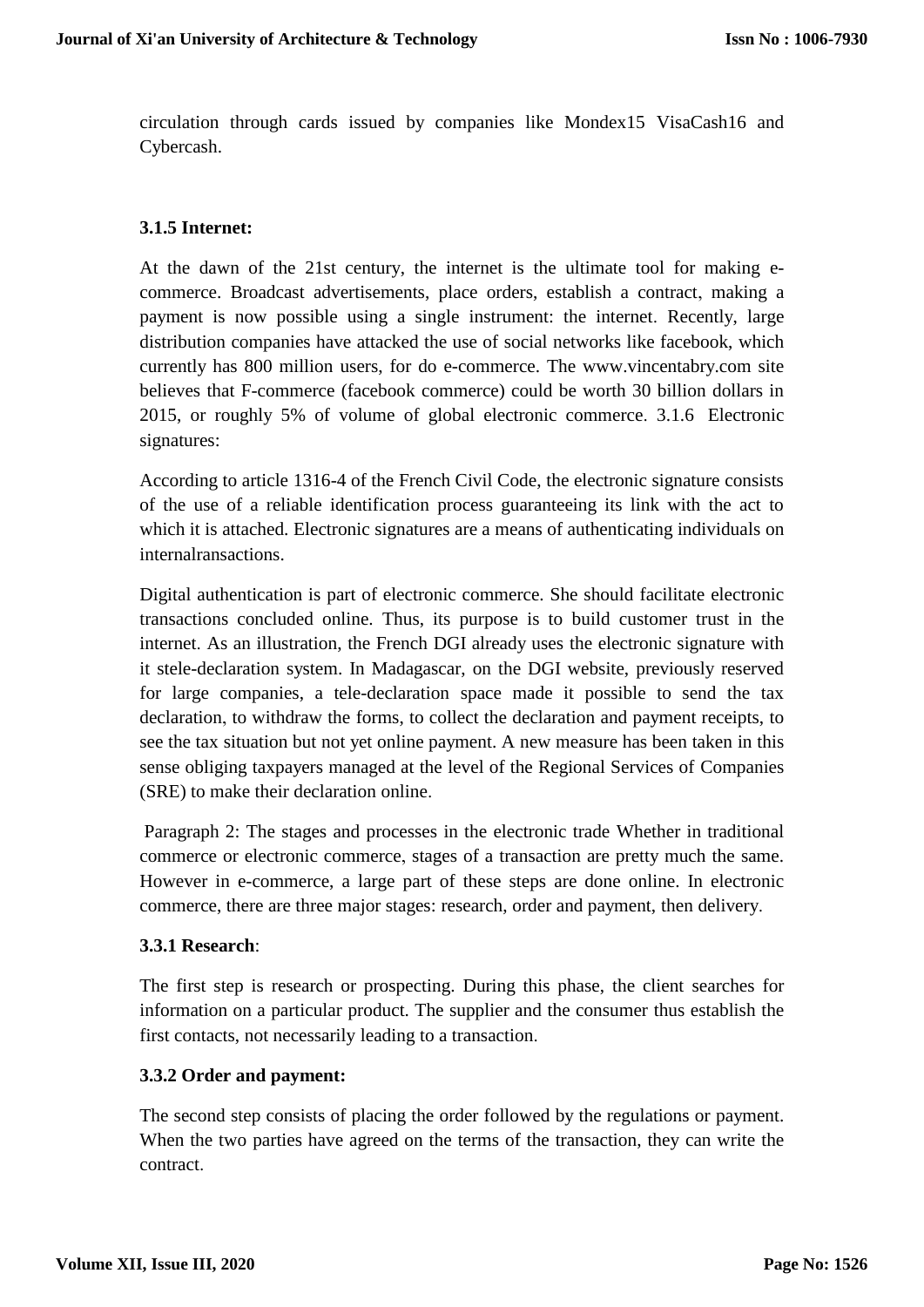For settlement, often in electronic commerce, payment is made by electronic communication of a credit card or bank account number or a account like Paypal

# **3.3.3 Delivery:**

.

The third stage is that of delivery. It can be a physical delivery or in a dematerialized form. As a note, the last two steps can be reversed as appropriate. For example, in some developing countries where payment in electronic money is not yet popularized, online sales companies get their money back at the time of delivery to domicile of the product.

After studying the business process, the table and the illustration following will summarize the innovations brought by electronic commerce compared to traditional trade.

| <b>Traditional commerce</b>                                                           | Electronic commerce                                                                       |  |  |
|---------------------------------------------------------------------------------------|-------------------------------------------------------------------------------------------|--|--|
| Use of traditional paper                                                              | Use of IT support                                                                         |  |  |
| Meeting of buyers and sellers at a place<br>physical: the market                      | Place of trade, virtual market (merchant<br>(shop<br>or by videoconference                |  |  |
| Physical meeting between buyers and<br>sellers except<br>in the case of catalog sales | Online correspondence, online contract<br>establishment                                   |  |  |
| Payment in cash or by check                                                           | Settlement of transactions by bank<br>transfer, credit card<br>credit or electronic money |  |  |
| Physical sea, air, mail delivery                                                      | Electronic delivery                                                                       |  |  |

Table 3: Comparison between traditional commerce and electronic commerce

Source: Clean, 2011

Some commercial sites are used as information showcases, others allow you to process all the processes of an online transaction. Today, the most advanced sites allow instant online payment using the system MEPS.

In summary, the process of electronic commerce takes place as follows: the customer search online for the product that suits him, select the product, validate his choice and add in his electronic basket, place the order, choose his payment method made at payment, receives an email confirmation of their request and tracks delivery of the product with the use of a user password associated with a password.

# **CONCLUSION**

By way of conclusion, we have presented throughout this work that electronic commerce presents considerable challenges for developed and developing countries such as Madagascar. The exploitation of electronic commerce and new technologies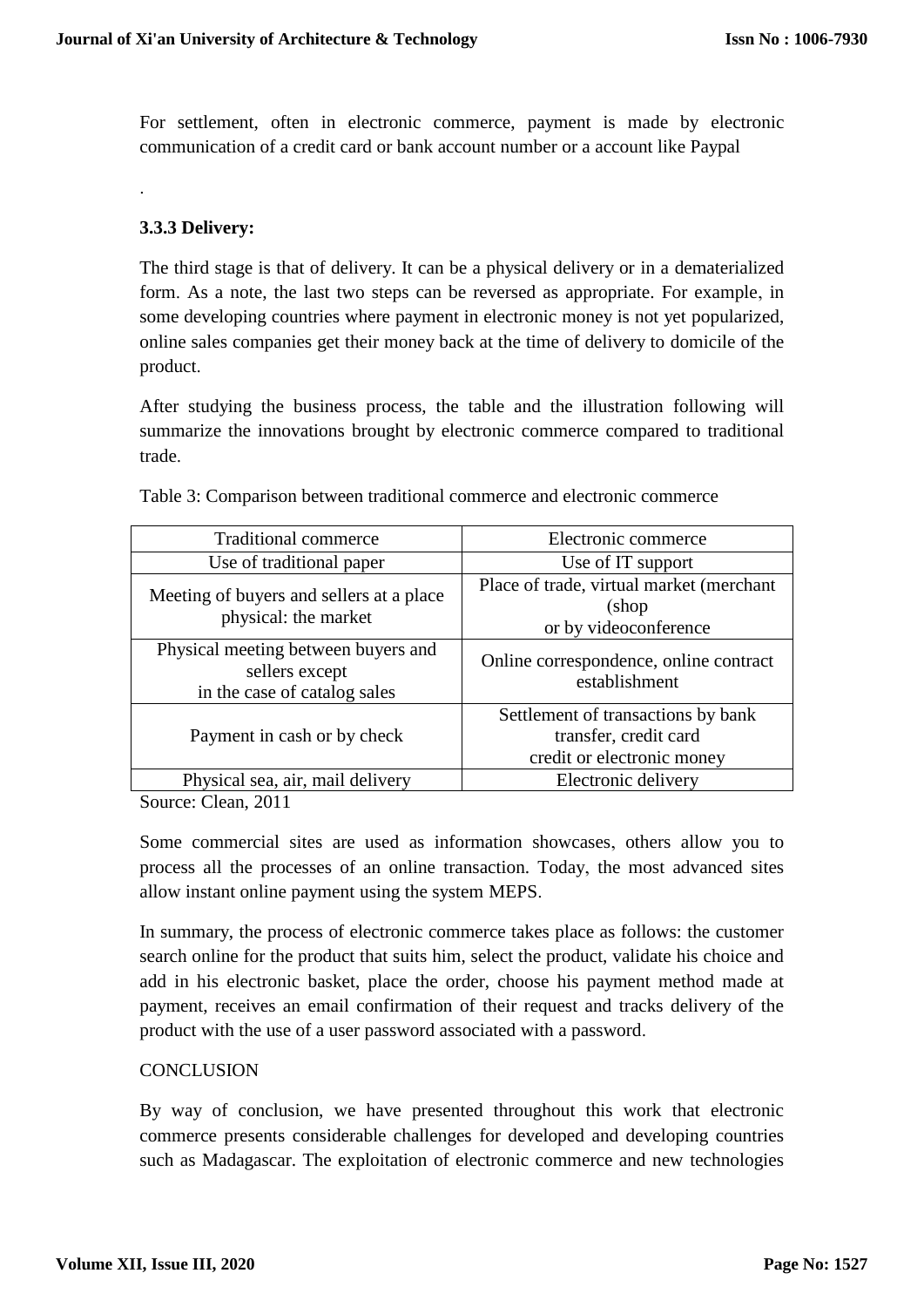could constitute an engine of the economic development of our country in particular by the creation of new jobs and the attraction of foreign investors.

New technologies offer an opportunity for developing countries to revive and restructure their economies. However, it is indisputable that the internet and electronic commerce also present new challenges for world administrations, and Madagascar is not spared from this phenomenon.

In fact, the tax administration faces several challenges, especially in the area of tax collection. To meet these challenges, the Directorate General of Taxes of Madagascar must consider anticipating the changes and mutations brought by ICT and above all prepare technically so as not to suffer the harmful consequences.

In this sense, we offer an arsenal of recommendations and perspectives for developing electronic commerce and at the same time preparing the measures and provisions for its effective taxation in Madagascar. The modalities for setting up an effective electronic commerce taxation system in Madagascar take place in several stages.

As a first step, the process must start with the establishment of a clear legal framework in order to ensure legal certainty for electronic commerce. In a second step, the creation of several entities such as the national authority for the certification of electronic signatures and the brigade of fight against cybercrime is a crucial step. At the same time, the national strategy for the development of electronic commerce, as we have proposed, must be carried out and implemented with the cooperation of economic players, different departments of the State and our technical and financial partners.

Internally, the DGI must think about adapting current legislation in order to integrate the practice of electronic commerce. As an example, it is proposed to set up a registration system for non-resident companies operating in electronic commerce, new collection systems by third parties such as financial institutions that deduct taxes and duties. on electronic transactions.

On questions relating to the concept of permanent and fixed establishment of business, which has aroused a lot of unresolved discussions at the global level, criteria and conditions must be taken into account in order to qualify that a website or a server may be assimilated to a fixed place of business. Functional analyzes relating to the use of these means must be undertaken. A website or IT equipment cannot constitute a permanent establishment if the functions exercised there are limited to preparatory or auxiliary activities. In addition, some amendments to the tax provisions are proposed with regard to the adoption of computerized accounting, recognition of the electronic invoice and extension of the right of communication.

For the Directorate General of Taxes, we recommend programs such as the launch of a research and development project in IT focused on taxation, the implementation of capacity building programs for tax administration agents in ICT, training , practical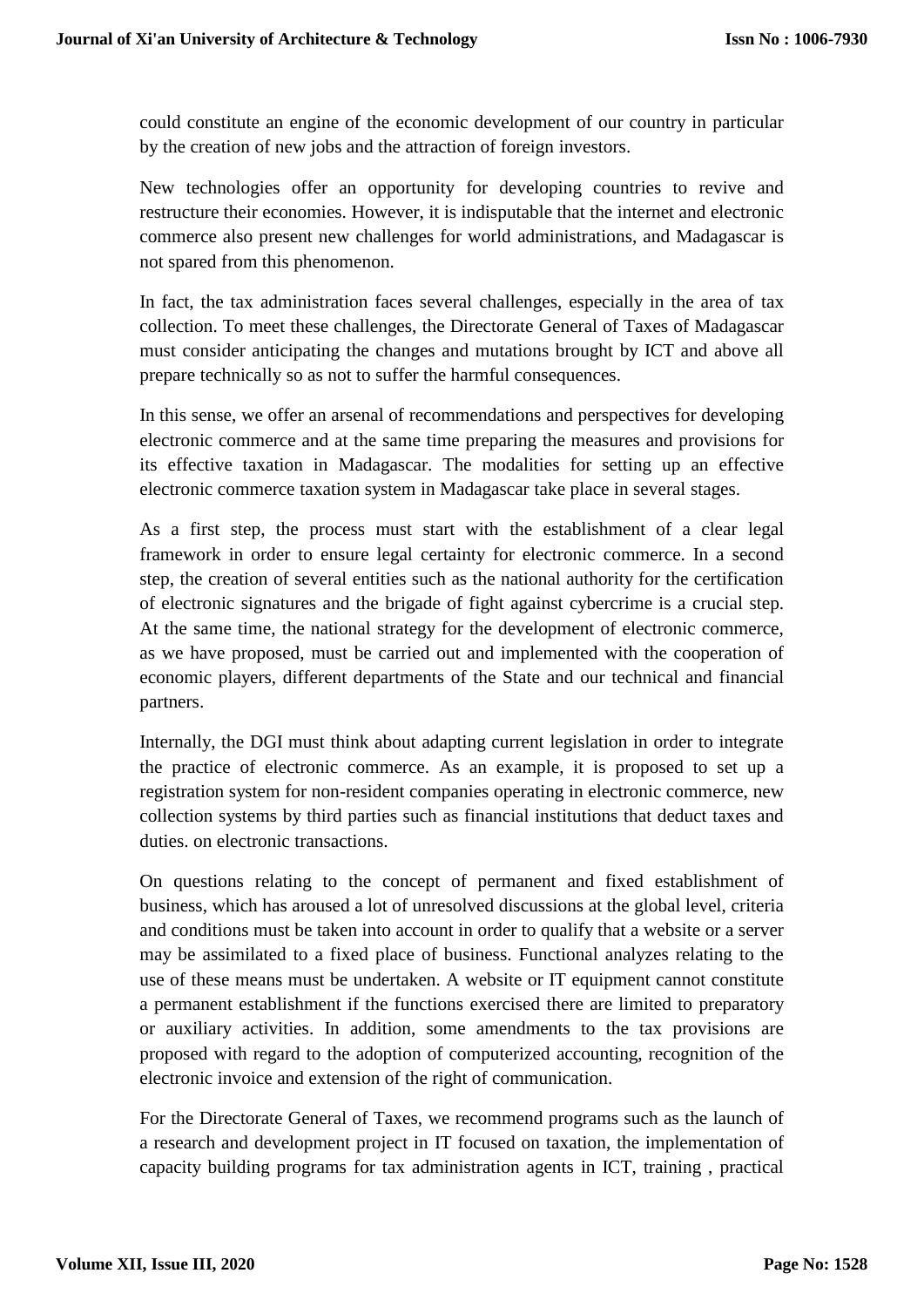internships and exchange of experience in the partner countries of Madagascar in the exploitation of new technologies.

However, in this study we have limited ourselves to dealing only with the general aspects of electronic commerce and its taxation proper. We encourage other studies to be carried out on the economic impact of e-commerce on the Malagasy economy.

Resource:

BASU .Global perspectives on e-commerce taxation law.England: Ashgate publishing limited. 300 pages. (2007)

- UNCITRAL. UNCITRAL Model Law on Electronic Commerce and Guide to its incorporation. New York: UNCITRAL, 2018, 80 pages.

- KURBAJILA, Jovan and GELBESTEIN, Eduardo. Internet governance: issues, actors and divides. DiploFoundation: Geneva, 2010, 160 pages

- MULLER, André. The Net of the economy. France: Que sais-je?, 2008, 121 pages

- OECD (2001). Electronic commerce and taxation: Implementation of the Ottawa framework conditions on taxation. OECD: France, 2001, 268 pages.

- WTO. Electronic commerce and the role of the WTO: Special files 2. Geneva: World Trade Organization, 1998, 84 pages.

GUESSOUS, Sophia. Measures to adapt Moroccan taxation to the practice of electronic commerce. 197 pages. Dissertation: National diploma of chartered accountant, Higher Institute of Commerce and Business Administration, Casablanca, 2003

- REZIKY, Zojaona. Taxation of electronic commerce. 103 pages. Final thesis: Taxation, National School of Administration of Madagascar, 2003

BETOINE Alain, Tax fairness: some documents. 2009, 6 pages.

- CERIC. Madagascar: Information and Communication Technologies. Madagascar: CERIC, 2010, 101 pages

- CREDAF. "Workshop: Taxation and electronic commerce" Poitiers: 14th Colloquium from April 26 to 30, 1999. CREDAF, 1999, pp. 67-79

- UNCTAD. Legal dimensions of electronic commerce. UNCTAD: Geneva. 1999.

- IRISH Internet association and IRISH Revenue. "Electronic Commerce and the Irish, Tax System: A Joint Seminar hosted by Revenue and the Irish Internet Association. "July 1999, 12 pages.

- LYMER, Andrew (2005). Taxation in an electronic world. New York: Oxford University Press. pp. 249-273